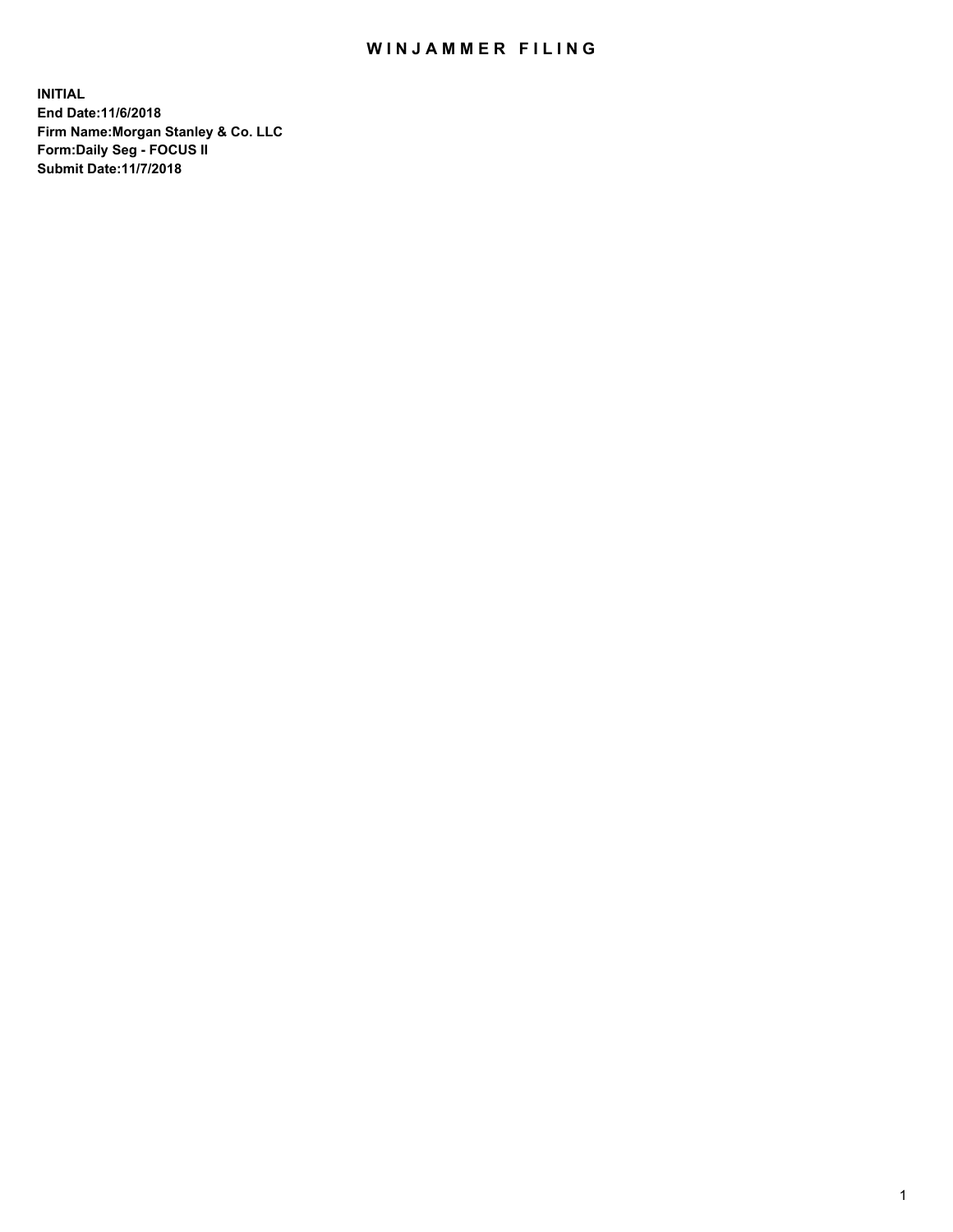**INITIAL End Date:11/6/2018 Firm Name:Morgan Stanley & Co. LLC Form:Daily Seg - FOCUS II Submit Date:11/7/2018 Daily Segregation - Cover Page**

| Name of Company                                                                   | Morgan Stanley & Co. LLC     |
|-----------------------------------------------------------------------------------|------------------------------|
| <b>Contact Name</b>                                                               | <b>Ikram Shah</b>            |
| <b>Contact Phone Number</b>                                                       | 212-276-0963                 |
| <b>Contact Email Address</b>                                                      | Ikram.shah@morganstanley.com |
| FCM's Customer Segregated Funds Residual Interest Target (choose one):            |                              |
| a. Minimum dollar amount: ; or                                                    | 280,000,000                  |
| b. Minimum percentage of customer segregated funds required:% ; or                | <u>0</u>                     |
| c. Dollar amount range between: and; or                                           | <u>0 0</u>                   |
| d. Percentage range of customer segregated funds required between: % and %.       | 0 Q                          |
| FCM's Customer Secured Amount Funds Residual Interest Target (choose one):        |                              |
| a. Minimum dollar amount: ; or                                                    | 140,000,000                  |
| b. Minimum percentage of customer secured funds required:%; or                    | <u>0</u>                     |
| c. Dollar amount range between: and; or                                           | 0 <sub>0</sub>               |
| d. Percentage range of customer secured funds required between:% and%.            | 0 <sub>0</sub>               |
| FCM's Cleared Swaps Customer Collateral Residual Interest Target (choose one):    |                              |
| a. Minimum dollar amount: ; or                                                    | 92,000,000                   |
| b. Minimum percentage of cleared swaps customer collateral required:% ; or        | <u>0</u>                     |
| c. Dollar amount range between: and; or                                           | 0 Q                          |
| d. Percentage range of cleared swaps customer collateral required between:% and%. | 00                           |

Attach supporting documents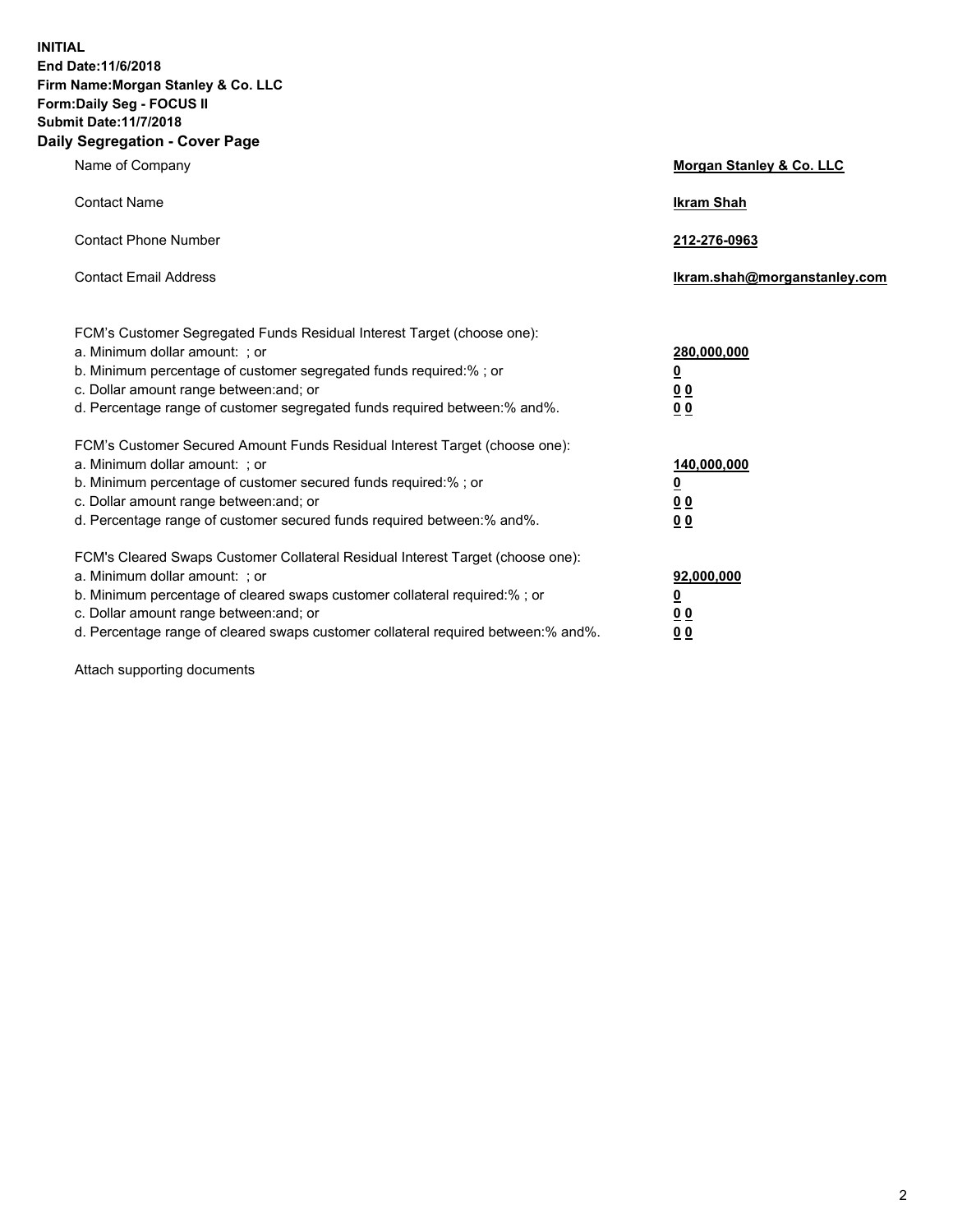## **INITIAL End Date:11/6/2018 Firm Name:Morgan Stanley & Co. LLC Form:Daily Seg - FOCUS II Submit Date:11/7/2018**

## **Daily Segregation - Secured Amounts**

|           | Dany Ocgregation - Ocearea Anioanta                                                                 |                                    |
|-----------|-----------------------------------------------------------------------------------------------------|------------------------------------|
|           | Foreign Futures and Foreign Options Secured Amounts                                                 |                                    |
|           | Amount required to be set aside pursuant to law, rule or regulation of a foreign                    | $0$ [7305]                         |
|           | government or a rule of a self-regulatory organization authorized thereunder                        |                                    |
| 1.        | Net ledger balance - Foreign Futures and Foreign Option Trading - All Customers                     |                                    |
|           | A. Cash                                                                                             | 3,496,105,272 [7315]               |
|           | B. Securities (at market)                                                                           | 2,320,534,283 [7317]               |
| 2.        | Net unrealized profit (loss) in open futures contracts traded on a foreign board of trade           | -686,911,090 [7325]                |
| 3.        | Exchange traded options                                                                             |                                    |
|           | a. Market value of open option contracts purchased on a foreign board of trade                      | 34,807,448 [7335]                  |
|           | b. Market value of open contracts granted (sold) on a foreign board of trade                        | -32,669,254 [7337]                 |
| 4.        | Net equity (deficit) (add lines 1.2. and 3.)                                                        | 5,131,866,659 [7345]               |
| 5.        | Account liquidating to a deficit and account with a debit balances - gross amount                   | 155,563,491 [7351]                 |
|           | Less: amount offset by customer owned securities                                                    | -154,939,313 [7352] 624,178 [7354] |
| 6.        | Amount required to be set aside as the secured amount - Net Liquidating Equity                      | 5,132,490,837 [7355]               |
|           | Method (add lines 4 and 5)                                                                          |                                    |
| 7.        | Greater of amount required to be set aside pursuant to foreign jurisdiction (above) or line         | 5,132,490,837 [7360]               |
|           | 6.                                                                                                  |                                    |
|           | FUNDS DEPOSITED IN SEPARATE REGULATION 30.7 ACCOUNTS                                                |                                    |
| 1.        | Cash in banks                                                                                       |                                    |
|           | A. Banks located in the United States                                                               | 537,049,200 [7500]                 |
|           | B. Other banks qualified under Regulation 30.7                                                      | 786,678,592 [7520] 1,323,727,792   |
|           |                                                                                                     | [7530]                             |
| 2.        | Securities                                                                                          |                                    |
|           | A. In safekeeping with banks located in the United States                                           | 182,520,550 [7540]                 |
|           | B. In safekeeping with other banks qualified under Regulation 30.7                                  | 0 [7560] 182,520,550 [7570]        |
| 3.        | Equities with registered futures commission merchants                                               |                                    |
|           | A. Cash                                                                                             | 7,065,513 [7580]                   |
|           | <b>B.</b> Securities                                                                                | $0$ [7590]                         |
|           | C. Unrealized gain (loss) on open futures contracts                                                 | $-85,705$ [7600]                   |
|           | D. Value of long option contracts                                                                   | $0$ [7610]                         |
|           | E. Value of short option contracts                                                                  | 0 [7615] 6,979,808 [7620]          |
| 4.        | Amounts held by clearing organizations of foreign boards of trade                                   |                                    |
|           | A. Cash                                                                                             | $0$ [7640]                         |
|           | <b>B.</b> Securities                                                                                | $0$ [7650]                         |
|           | C. Amount due to (from) clearing organization - daily variation                                     | $0$ [7660]                         |
|           | D. Value of long option contracts                                                                   | $0$ [7670]                         |
|           | E. Value of short option contracts                                                                  | 0 [7675] 0 [7680]                  |
| 5.        | Amounts held by members of foreign boards of trade                                                  |                                    |
|           | A. Cash                                                                                             | 2,356,852,809 [7700]               |
|           | <b>B.</b> Securities                                                                                | 2,138,013,733 [7710]               |
|           | C. Unrealized gain (loss) on open futures contracts                                                 | $-686,825,385$ [7720]              |
|           | D. Value of long option contracts                                                                   | 34,807,448 [7730]                  |
|           | E. Value of short option contracts                                                                  | -32,669,254 [7735] 3,810,179,351   |
|           |                                                                                                     | [7740]                             |
| 6.        | Amounts with other depositories designated by a foreign board of trade                              | $0$ [7760]                         |
| 7.        | Segregated funds on hand                                                                            | $0$ [7765]                         |
| 8.        | Total funds in separate section 30.7 accounts                                                       | 5,323,407,501 [7770]               |
| 9.        | Excess (deficiency) Set Aside for Secured Amount (subtract line 7 Secured Statement                 | 190,916,664 [7380]                 |
| $10^{-1}$ | Page 1 from Line 8)<br>Managament Terret Amount for Excess fundo in concrete eastien 20.7 cessurity | 440.000.000.177001                 |
|           |                                                                                                     |                                    |

- 10. Management Target Amount for Excess funds in separate section 30.7 accounts **140,000,000** [7780]<br>11. Excess (deficiency) funds in separate 30.7 accounts over (under) Management Target 50,916,664 [7785]
- 11. Excess (deficiency) funds in separate 30.7 accounts over (under) Management Target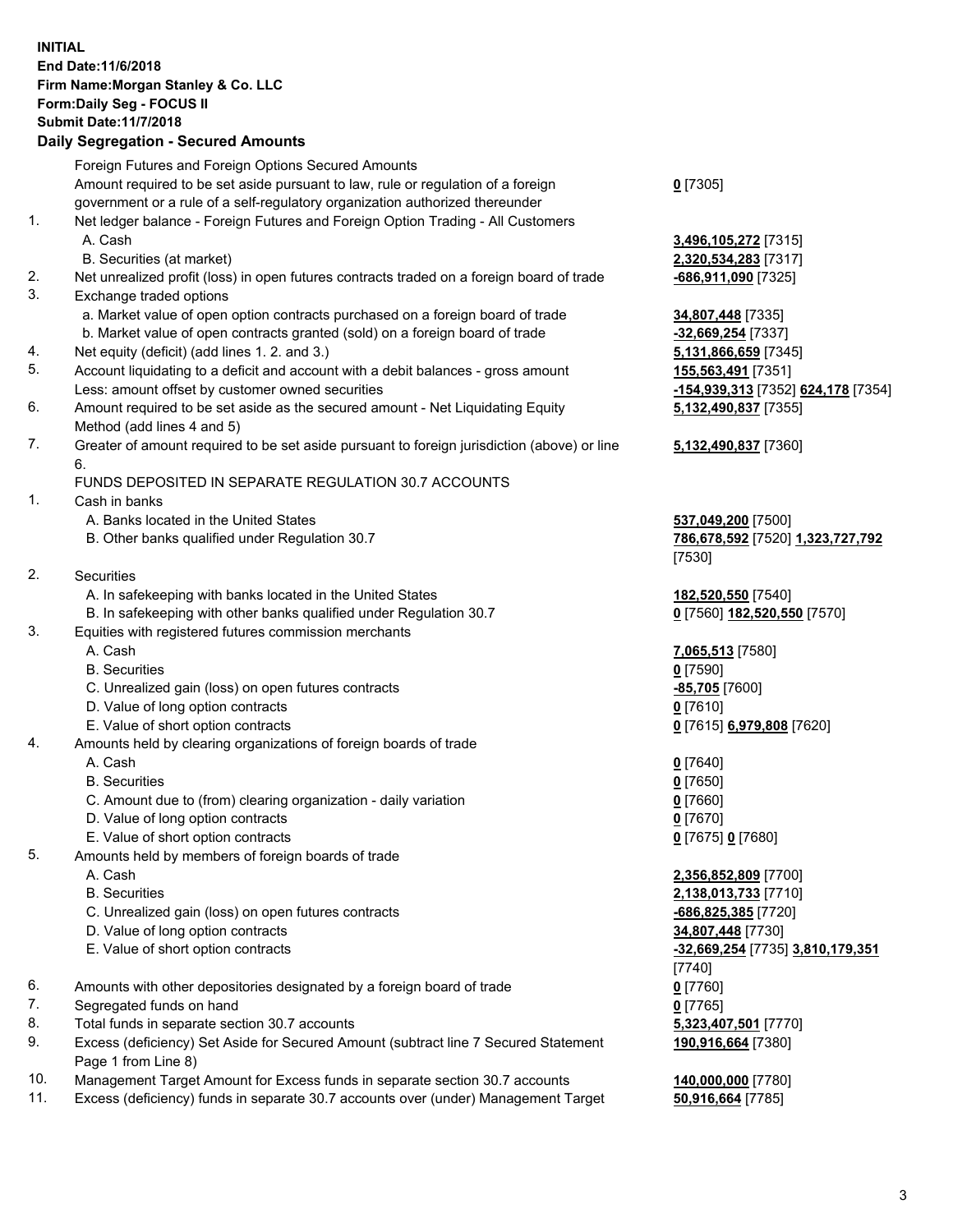**INITIAL End Date:11/6/2018 Firm Name:Morgan Stanley & Co. LLC Form:Daily Seg - FOCUS II Submit Date:11/7/2018 Daily Segregation - Segregation Statement** SEGREGATION REQUIREMENTS(Section 4d(2) of the CEAct) 1. Net ledger balance A. Cash **13,999,490,752** [7010] B. Securities (at market) **6,824,884,692** [7020] 2. Net unrealized profit (loss) in open futures contracts traded on a contract market **-3,268,571,171** [7030] 3. Exchange traded options A. Add market value of open option contracts purchased on a contract market **365,700,750** [7032] B. Deduct market value of open option contracts granted (sold) on a contract market **-508,157,521** [7033] 4. Net equity (deficit) (add lines 1, 2 and 3) **17,413,347,502** [7040] 5. Accounts liquidating to a deficit and accounts with debit balances - gross amount **744,233,793** [7045] Less: amount offset by customer securities **-739,331,556** [7047] **4,902,237** [7050] 6. Amount required to be segregated (add lines 4 and 5) **17,418,249,739** [7060] FUNDS IN SEGREGATED ACCOUNTS 7. Deposited in segregated funds bank accounts A. Cash **5,057,167,786** [7070] B. Securities representing investments of customers' funds (at market) **0** [7080] C. Securities held for particular customers or option customers in lieu of cash (at market) **499,305,542** [7090] 8. Margins on deposit with derivatives clearing organizations of contract markets A. Cash **5,886,445,406** [7100] B. Securities representing investments of customers' funds (at market) **0** [7110] C. Securities held for particular customers or option customers in lieu of cash (at market) **6,325,579,150** [7120] 9. Net settlement from (to) derivatives clearing organizations of contract markets **118,715,654** [7130] 10. Exchange traded options A. Value of open long option contracts **365,700,750** [7132] B. Value of open short option contracts **-508,157,521** [7133] 11. Net equities with other FCMs A. Net liquidating equity **7,409,073** [7140] B. Securities representing investments of customers' funds (at market) **0** [7160] C. Securities held for particular customers or option customers in lieu of cash (at market) **0** [7170] 12. Segregated funds on hand **0** [7150] 13. Total amount in segregation (add lines 7 through 12) **17,752,165,840** [7180] 14. Excess (deficiency) funds in segregation (subtract line 6 from line 13) **333,916,101** [7190]

- 15. Management Target Amount for Excess funds in segregation **280,000,000** [7194]
- 16. Excess (deficiency) funds in segregation over (under) Management Target Amount Excess

**53,916,101** [7198]